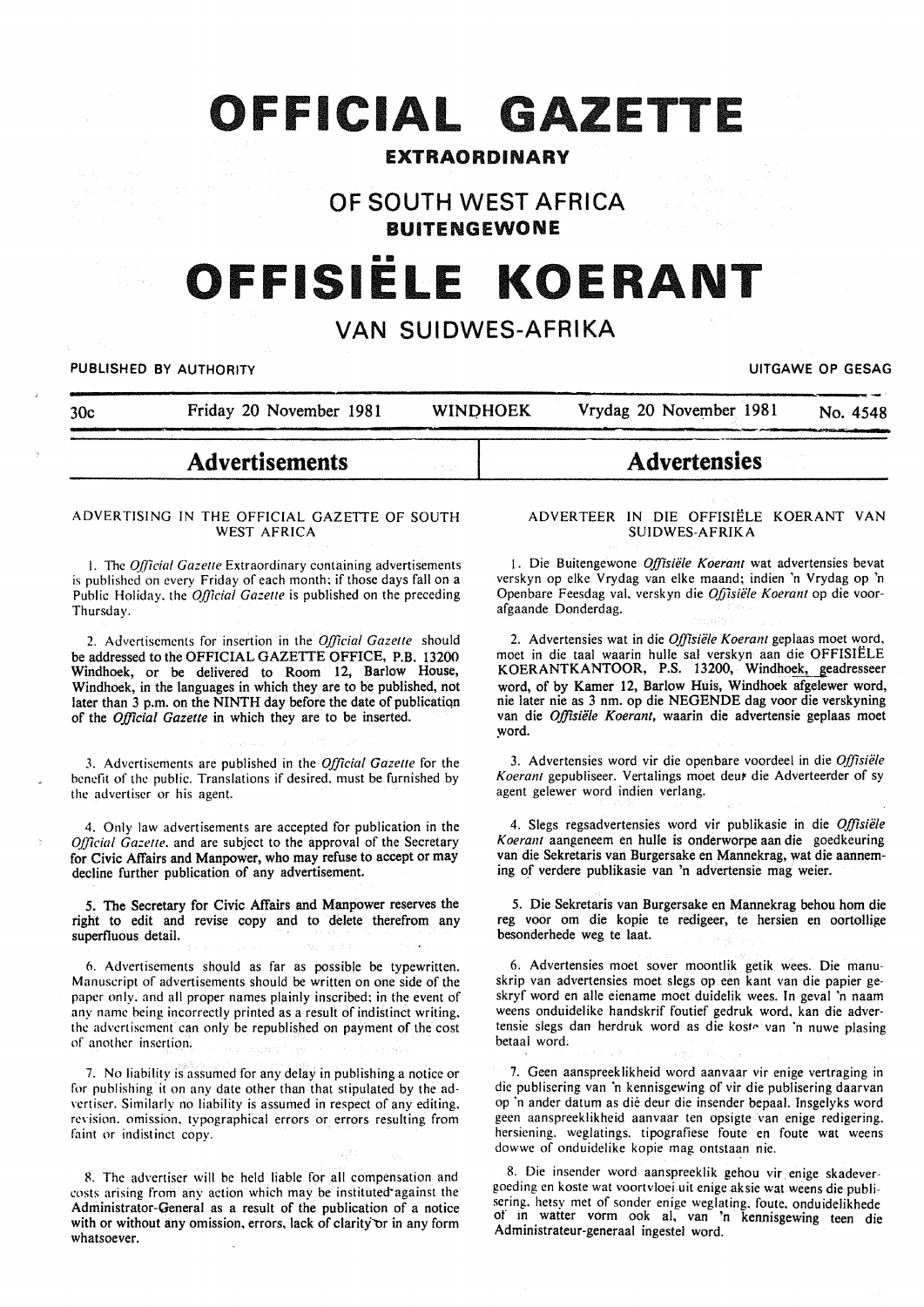9. The subscription for the *Official Gazette* is Rl2,50 per annum, post free in this Territory and the Republic of South Africa, obtainable from Messrs. The Suidwes-Drukkery Limited, P.O. Box 2196, Windhoek. Postage must be prepaid by overseas subscribers. Single copies of the *Official Gazette* may be obtained from The Suidwes-Drukkery, Limited, P. 0. Box 2196, Windhoek, at the price of 30 c per copy. Copies are kept in stock for only two years.

10. The charge for the insertion of notices is as follows and is payable in the form of cheques, bills, postal or money orders:

# LIST OF FIXED TARIFF RATES

| Standardised notices                                                                                                                             | Rate per<br>insertion |
|--------------------------------------------------------------------------------------------------------------------------------------------------|-----------------------|
|                                                                                                                                                  | R                     |
| Administration of Estates Acts notices: Forms J. 297                                                                                             |                       |
|                                                                                                                                                  | 2,00                  |
|                                                                                                                                                  | 5,00                  |
|                                                                                                                                                  | 5,00                  |
| Change of name (four insertions)                                                                                                                 | 25,00                 |
|                                                                                                                                                  | 6,00                  |
| Insolvency Act and Company Acts notices: J 28, J 29,                                                                                             | 4.00                  |
|                                                                                                                                                  |                       |
| N.B. - Forms 2 and 6 - additional statements ac-<br>cording to word count table, added to the basic<br>tariff.                                   |                       |
|                                                                                                                                                  | 2,00                  |
| Naturalisation notices (including a reprint for the ad-                                                                                          |                       |
|                                                                                                                                                  | 2,00                  |
| Slum Clearance Court notices, per premises                                                                                                       | 4.00                  |
| Third party insurance claims for compensation                                                                                                    | 2.50                  |
| Unclaimed moneys $-$ only in the extraordinary<br>Official Gazette, closing date 15 January (per en-                                             |                       |
| try of "name, address and amount")                                                                                                               | 0.80                  |
| Non-standardised notices                                                                                                                         |                       |
| Company notices:                                                                                                                                 |                       |
| Short notices: Meetings, resolutions, offer of com-<br>promise, conversion of company, voluntary<br>windings-up; closing of transfer or members' |                       |
| registers and/or declaration of dividends<br>Declaration of dividend with profit statements, in-                                                 | 11,00                 |
|                                                                                                                                                  | 25,00                 |
| Long notices: Transfers, changes with respect to                                                                                                 |                       |
| shares or capital, redemptions, resolutions, volun-                                                                                              |                       |
|                                                                                                                                                  | 37,00                 |
| Liquidator's and other appointees' notices<br>Liquor Licence notices (in extraordinary Gazettes,                                                 | 7,00                  |
| viz. June/Tvl, November/Cape, January/O.F.S.,                                                                                                    |                       |
| April/Natal), per bilingual application                                                                                                          | 7,00                  |
| Orders of the Court:                                                                                                                             |                       |
| Provisional and final liquidations or sequestra-                                                                                                 |                       |
|                                                                                                                                                  | 14.00                 |
| Reductions or changes in capital mergers, offer of                                                                                               |                       |
|                                                                                                                                                  | 37,00                 |
| Judicial managements, curator bonis and similar                                                                                                  |                       |
|                                                                                                                                                  | 37,00                 |
|                                                                                                                                                  | 4,00                  |
| Supersessions and discharge of petitions (J 158)                                                                                                 | 4.00                  |
| Sales in execution and other public sales:                                                                                                       | 18,00                 |
| Public auctions, sales and tenders:                                                                                                              |                       |
|                                                                                                                                                  | 6,00                  |
|                                                                                                                                                  | 15,00                 |

9. Die jaarlikse intekengeld op die *Offisiele Koerant* is Rl2.50 posvry in hierdie Gebied en die Republiek van Suid-Afrika, verkrygbaar by die here Die Suidwes-Drukkery Beperk, Posbus 2196, Windhoek. Oorsese intekenaars moet posgeld vooruit betaal. Enkel eksemplare van die *Offisiiile Koerant* is verkrygbaar van die here Die Suidwes-Drukkery Beperk, Posbus 2196, Windhoek, teen 30c per eksemplaar. Eksemplare word vir slegs twee jaar in voorraad gehou.

10. Die koste vir die plasing van kennisgewings is soos volg en is betaalbaar by wyse van tjeks, wissels, pos- of geldorders:

# **LYS VAN VASTE TARIEWE**

| Gestandaardiseerde kennisgewings                                                                                                                          | Tarief per<br>plasing |
|-----------------------------------------------------------------------------------------------------------------------------------------------------------|-----------------------|
|                                                                                                                                                           | R                     |
|                                                                                                                                                           | 6.00<br>5.00          |
| Boedelwettekennisgewings: Vorms J. 297, J. 295, J.                                                                                                        | $\gamma_{\rm 2.25-3}$ |
|                                                                                                                                                           | 2.00                  |
| Derdeparty-assuransie-eise om skadevergoeding<br>Insolvensiewet- en maatskappywettekennisgewings: J                                                       | 2.50                  |
|                                                                                                                                                           | 4.00                  |
| L.W. - Vorms 2 en 6 - bykomstige verklarings<br>volgens woordetal-tabel, toegevoeg tot die basiese<br>tarief.                                             |                       |
| Naamsverandering (vier plasings)                                                                                                                          | 25.00                 |
| Naturalisasiekennisgewings (insluitende 'n herdruk vir                                                                                                    |                       |
|                                                                                                                                                           | 2.00                  |
| Onopgeëiste geld - slegs in die buitengewone $Offi$ -                                                                                                     |                       |
| siële Koerant, sluitingsdatum 15 Januarie (per in-                                                                                                        |                       |
| skrywing van "naam, adres en bedrag")                                                                                                                     | 0.80                  |
|                                                                                                                                                           | 5.00                  |
| Slumopruimingshofkennisgewings, per perseel                                                                                                               | 4.00                  |
| Verlore lewensversekeringspolisse                                                                                                                         | 2.00                  |
| Dranklisensie-kennisgewings (in buitengewone Offi-<br>siële koerante, t.w. Junie/Tvl. November/Kaap.<br>Januarie/O.V.S., April/Natal) per tweetalige aan- | 7.00                  |
|                                                                                                                                                           |                       |
| Geregtelike en ander openbare verkope:                                                                                                                    |                       |
|                                                                                                                                                           | 18.00                 |
| Openbare veilings, verkope en tenders:<br>$\sim 10^{11}$ km s $^{-1}$ m s $^{-1}$                                                                         |                       |
|                                                                                                                                                           | 6.00                  |
|                                                                                                                                                           | 15.00                 |
|                                                                                                                                                           | 23,00                 |
| Handelsmerke in Suidwes-Afrika                                                                                                                            | 11,00                 |
| Likwidateurs en ander aangesteldes se kennisgewings                                                                                                       | 7.00                  |
|                                                                                                                                                           |                       |
| Maatskappykennisgewings:                                                                                                                                  |                       |
| Kort kennisgewings: Vergaderings, besluite, aan-                                                                                                          |                       |
| bod van skikking, omskepping van maatskappy.                                                                                                              |                       |
| vrywillige likwidasies. ens.: sluiting van oordrag-                                                                                                       |                       |
| of lederegisters en/of verklarings van dividende<br>Verklaring van dividende met profytstate, notas in-                                                   | 11,00                 |
|                                                                                                                                                           | 25,00                 |
| Lang kennisgewings: Oordragte, veranderings met                                                                                                           |                       |
| betrekking tot aandele of kapitaal, aflossings, be-                                                                                                       |                       |
| sluite, vrywillige likwidasies                                                                                                                            | 37.00                 |
|                                                                                                                                                           |                       |
| Orders van die Hof:                                                                                                                                       |                       |
| Voorlopige en finale likwidasies of sekwestrasies                                                                                                         | 14.00                 |
| Verlatings of veranderings in kapitaal, samesmel-                                                                                                         |                       |
| tings, aanbod van skikking<br>Geregtelike besture, kurator bonis en soortgelyke                                                                           | 37.00                 |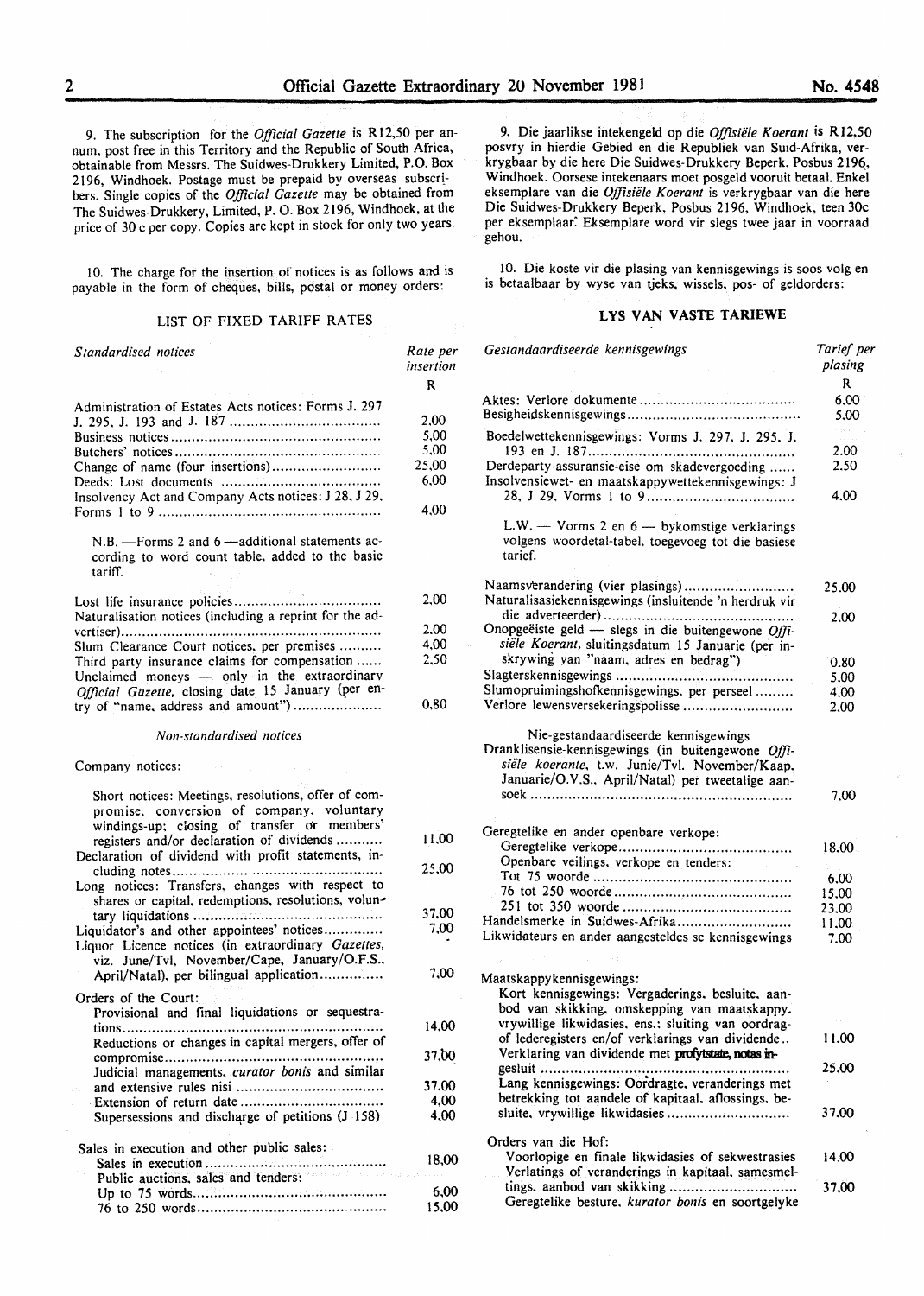|  | ٠, |    |
|--|----|----|
|  |    |    |
|  |    |    |
|  | ۰. | ۰, |

| 23,00 | en uitgel |
|-------|-----------|
| 11.00 | Verlengi  |

#### Vorm/Form J 187

# LIQUIDATION AND DISTRIBUTION ACCOUNTS IN DECEASED ESTATES LYING FOR INSPECTION

In terms of section  $35(5)$  of Act 66 of 1965, notice is hereby given that copies of the liquidation and distribution accounts (first and final, *unless otherwise stated)* in the estates specified below will be open for the inspection of all persons interested therein for a period of 21 days (or shorter or longer *if specially stated)* from the date specified or from the date of publication hereof. whichever may be the later, and at the offices of the Masters and Magistrates as stated.

Should no objection thereto be lodged with the Masters concern- .:d during the specified period, the executors will proceed to make payments in accordance with the accounts.

229/78 - LINSTRÖM Willem 180309 5014 00 3 Jennerstraat 18, Windhoek Derde Windhoek Volkskas Beperk Windhoek

245/81 - RISSER Anna Ottilie 941011 0005 00 8 h/v Otavien Kaiser Wilhelmstraat, Swakopmund oorledene was weduwee 21 dae Swakopmund Windhoek R. A. Schaaf Posbus 25, Swakopmund

280/81 - BARNARD Ignatius 300617-5050-00-8 Windhoek Susarah Catherina Barnard (gebore Nel) 380419-0100-14-1 Windhoek Barclays-Nasionale Bank Windhoek

|                                                    | 37.00 |
|----------------------------------------------------|-------|
|                                                    | 4.00  |
| Tersydestellings en afwysings van petisies (J 158) | 4.00  |

# LIKWIDASIE- EN DISTRIBUSIEREKENING IN BESTORWE BOEDELS WAT TER INSAE LE

Ingevolge artikel 35(5) van Wet 66 van 1965, word hierby kennis gegee dat duplikate van die likwidasie- en distribusierekenings (eerste en finale, *tensy anders vermeld)* in die boedels hieronder vermeld, in die kantore van die Meesters en Landdroste soos vermeld en gedurende 'n tydperk van 21 dae ( of korter of Ianger *indien spesiaal vermeld)* vanaf gemelde datums of vanaf datum van publikasie hiervan, as dit later is, ter insae lê van alle persone wat daarby belang het.

Indien binne genoemde tydperk geen besware daarteen by die betrokke Meesters ingedien word nie, gaan die eksekuteurs oor tot die uitbetalings ingevolge gemelde rekenings.

348/81 - FISCHER Ida Wilhelmine Windhoek Barclays-Nasionale B8nk Beperk Windhoek

206/81 - GERTSE Benedictus Liideritz Liideritz Windhoek 419/81 - KEET Hester Dordabis Jakobus Cornelius Keet Windhoek F. M. Oehl Trust Windhoek

257/81 - MADSEN Elof Valdemar Gobabis First Gobabis Windhoek

440/81 - GERTSE Maria Karasburg Windhoek F. M. Oehl Trust Windhoek

333/79 - GÖBEL Julius Hermann Hesse Str. 18 4006 Erkrath W. Germany Windhoek A. Vaatz P.O. Box 23019 Windhoek

Vorm/Form J 193

# NOTICE TO CREDITORS IN DECEASED ESTATES

All persons having claims against the estates mentioned below are hereby called upon to lodge their claims with the executors concerned, within 30 days (or otherwise as indicated) calculated from the date of publication hereof. The information is given in the following order: Estate number. surname and christian names. date of birth. identity number, last address, date of death; surviving spouse's names, surname date of birth and identity number; name and address of executor or authorised agent. period allowed for lodgement of claims if *other than* 30 *days.* 

456/81 - ERLANK Gustav Zacharias Windhoek 25/01/1924 Kaizer Wilhelmstraat 97. Swakopmund 30/8/1981 R. H. Meyeridricks. Bestuurder, Santamtrust Bpk. Posbus 4333. Kaapstad. (Eksekuteur)

468/81 - COETZEE Jacobus Johannes Adriaan 17.8.1898 980817 5004 008 Plaas Okombuka, distrik Windhoek 22 Oktober 1981 COETZEE - Frederick Johannes 30 dae Windhoek Suidwes-Afrika Standard Bank SWA Bok. Windhoek

palagodina sensat - Elizabeth Conference

state page of a

# KENNISGEWING AAN KREDITEURE IN BESTORWE BOEDELS

Aile persone wat vorderinge het teen die boedels hieronder vermeld, word hierby versoek om hul vorderinge by die betrokke eksekuteurs en binne 'n tydperk van 30 dae (of andersins soos aangedui) gereken vanaf die datum van publikasie hiervan in te lewer. Die inligting word verstrek in die volgorde: Boedelnommer, familienaam en voorname, geboortedatum, persoonsnommer; laaste adres, datum oorlede; nagelate eggenoot(note) se name, familienaam, geboortedatum en persoonsnommer; naam en adres van eksekuteurs of gemagtigde agent, tydperk toegelaat vir lewering van vorderings *indien anders as* 30 *dae.* 

7029/81 - POCHOP William Windhoek 26 Desember 1922 2212265007012 Neptunestraat 641, Narraville 19 Junie 1981 Evelyn Pochop (gebore Hlobo) R. H. Meyeridricks, Bestuurder, Santamtrust Bpk. Posbus 4333, Kaapstad

470/81 - ENGELS Catharina Jacoba Windhoek 16/8/1896 960816 0001 00 *5* Windhoek 22/10/1981 Barclays-Nasionale Bank Beperk Windhoek

445/81 - BOHN Katharine Gertrud Margarethe Windhoek 15 Augustus 1888 8808150100010 Swakopmund 30 Augustus 1981 Barclays-Nasionale Bank Beperk Windhoek.

440/81 - GERTSE Maria Windhoek 26.8.1929 290826 0015 09 6 Karasburg, Suidwes-Afrika 29.3.1981 F. M. Oehl Windhoek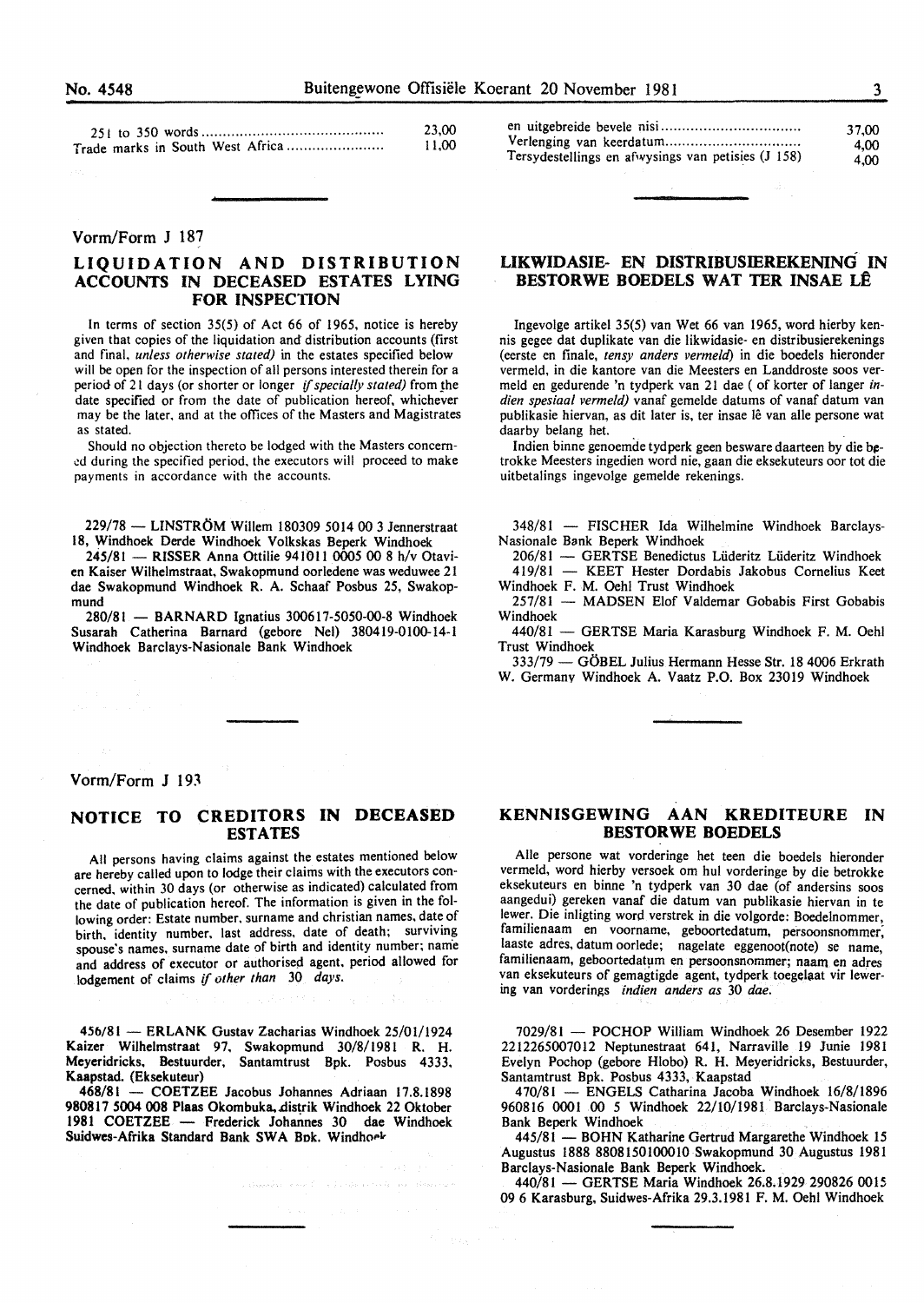Vorm/Form 519

#### LIQUIDATION AND DISTRIBUTION ACCOUNT IN DE-CEASED ESTATE LYING FOR INSPECTION

In terms of section 35 (5) of Act .66 of 1965 notice is hereby given that the liquidation and distribution account in the Estate specified in the Schedule will be open for the inspection of all persons interested therein for a period of 21 days from the date of publication hereof (or otherwise as indicated) at the offices of the Master of the Supreme Court and Magistrate, as stated.

Should no objection thereto be lodged with the Master during the specified period, the Executor will proceed to make payment in ac- cordance therewith.

> 244/81 - KRÜGER Immo Klaus 550267 5048 00 8 Rundu Eerste en Finale Likwidasie en Distribusie Rekening 20/11/1981 Windhoek Rundu Standard Bank SWA Ltd. Windhoek

Vorm/Form 297

#### NOTICE FOR ELECTION OF EXECUTORS AND/OR TUTORS.

#### ELECTION OF EXECUTORS AND TUTORS

The Estates of the Persons mentioned in the subjoined Schedule being unrepresented, interested, interested parties are hereby given notice by Masters of the Supereme Courts of South Africa, that meetings will be held in the several Estates at the dates, times and places specified, for the purpose of selecting some Person or Persons, for approval by the respective Masters, as fit and proper to be appointed by them as Executors or Tutors, as the case may be.

Meetings in a town in which there is a Master's Office, will be held before the Master; elsewhere they will be held before the Magistrate.

 $N.B.$  - Items indicated by a  $*$  on the left hand side, denote the election of a Tutor; otherwise an Executor is to be elected.

428/81 - PORTUGAL Daniel Fernandes Sakeman 20/9/81 20 November 1981 iO vm Windhoek Meester van die Hooggeregshof Windhoek

## Vorm/Form 5

# **PAYMENT OF DIVIDENDS AND COLLECTION<br>OF CONTRIBUTIONS IN SEQUESTRATED** CONTRIBUTIONS IN SEQUESTRATED ESTATES OR COMPANIES BEING WOUND UP

The liquidation accounts and plans of distribution or contribution in the sequestrated estates or companies being wound up, as the case may be, mentioned below having been confirmed on the date therein mentioned, notice is hereby given, pursuant to section 113 (I) of the Insolvency Act, 1936, section 139 (2) of the Companies Act, 1926, and section 409(2) of the Companies Act, 1973, that dividends are in the course of payment or contributions are in the course of collection in the said estates or companies as set forth below and that every creditor liable to contribution is required to pay to the trustee or liquidator the amount for which he is liabk at the address mentioned below.

#### LIKWIDASIE EN DISTRIBUSIEREKENING IN BESTORWE BOEDEL WAT TER INSAE LÊ

Ingevolge artikel 35 (5) van Wet 66 van 1965 word hierby kennis gegee dat die likwidasie- en distribusierekening in die Boedel in die Bylae vermeld in die kantore van die Meester van die Hooggeregshof en Landdros soos vermeld vir 'n tydperk van 21 dae vanaf die datum van publikasie hiervan (of andersins soos aangedui) ter insae sal le vir aile persone wat daarby belang het.

Indien geen besware daarteen by die Meester binne die gemelde tydperk ingedien word nie, sal die eksekuteur tot uitbetaling daarvolgens oorgaan.

## KENNIS VIR VERKIESING VAN EKSEKUTEURS EN/OF VOOGDE

#### VERKIESING VAN EKSEKUTEURS EN VOOGDE

Aangesien die Boedels van die Persone vermeld in onderstaande Bylae nie verteenwoordig is nie, word hierby deur Meesters van die Hooggeregshowe van Suid-Afrika aan belanghebbendes kennis gegee, dat byeenkomste ten opsigte van die verskillende Boedels op die datums, tye en plekke vermeld, gehou sal word met die doe! om 'n Persoon of Persone te kies vir goedkeuring deur die onderskeie Meesters as geskik en bekwaam om deur hulle aangestel te word as Eksekuteurs of Voogde, na gelang van omstandighede.

In 'n stad waarin 'n Kantoor van 'n Meester is, word die byeenkoms voor die Meester gehou en in ander plekke voor die Landdros.

L.W.- Items aan die linkerkant met 'n \* gemerk, dui aan die verkiesing van 'n Voog; andersins word 'n Eksekuteur gekies.

495/81 - STOMAN Ebenhaeser Dienspligtige 20/10/81 27/11/81 10 vm Windhoek Meester van die Hooggeregshof Windhoek

486/81 - ROBBERTS Hendrik Verwoerd Polisieman 13 Oktober 81 27/11/81 10 vm Windhoek Meester van die Hooggeregshof Windhoek

# UITKEER VAN DIVIDENDE EN INSAMELING VAN KONTRIBUSIES IN GESEKWESTREERDE BOFDELS OF MAATSKAPPYE IN LIKWIDASIE

in special

N ademaal die likwidasierekenings en distribusie- of kontribusierekenings in die gesekwestreerde boedels of maatskappye in likwidasie, na gelang van die geval, hieronder vermeld op die uatums daarir. wermeld, bekragtig is, word hierby ingevolge artikel 113 (I) van die Insolvensiewet, 1936, artikel 139 (2) van die Maatskappywet, 1926, en artikel 409 (2) van die Maatskappywet, 1973 kennis gcgee dat uitbetaling van dividende of insameling van kontribnsies aan die gang is in genoemde boedels of maatskappye soos hieronder uiteengesit en dat elke kontribusiepligtige skuldeiser die bedrag deur hom verskuldig by die adres hieronder genoem aan die kurator of likwidateur moet betaal.

W5/80 - Insolvent Estate W. J. PIENAAR 28th October 1981 Dividend being paid I. R. McLaren Trustee Trust & Mining Company (Pty) Ltd. P.O. Box 82 Windhoek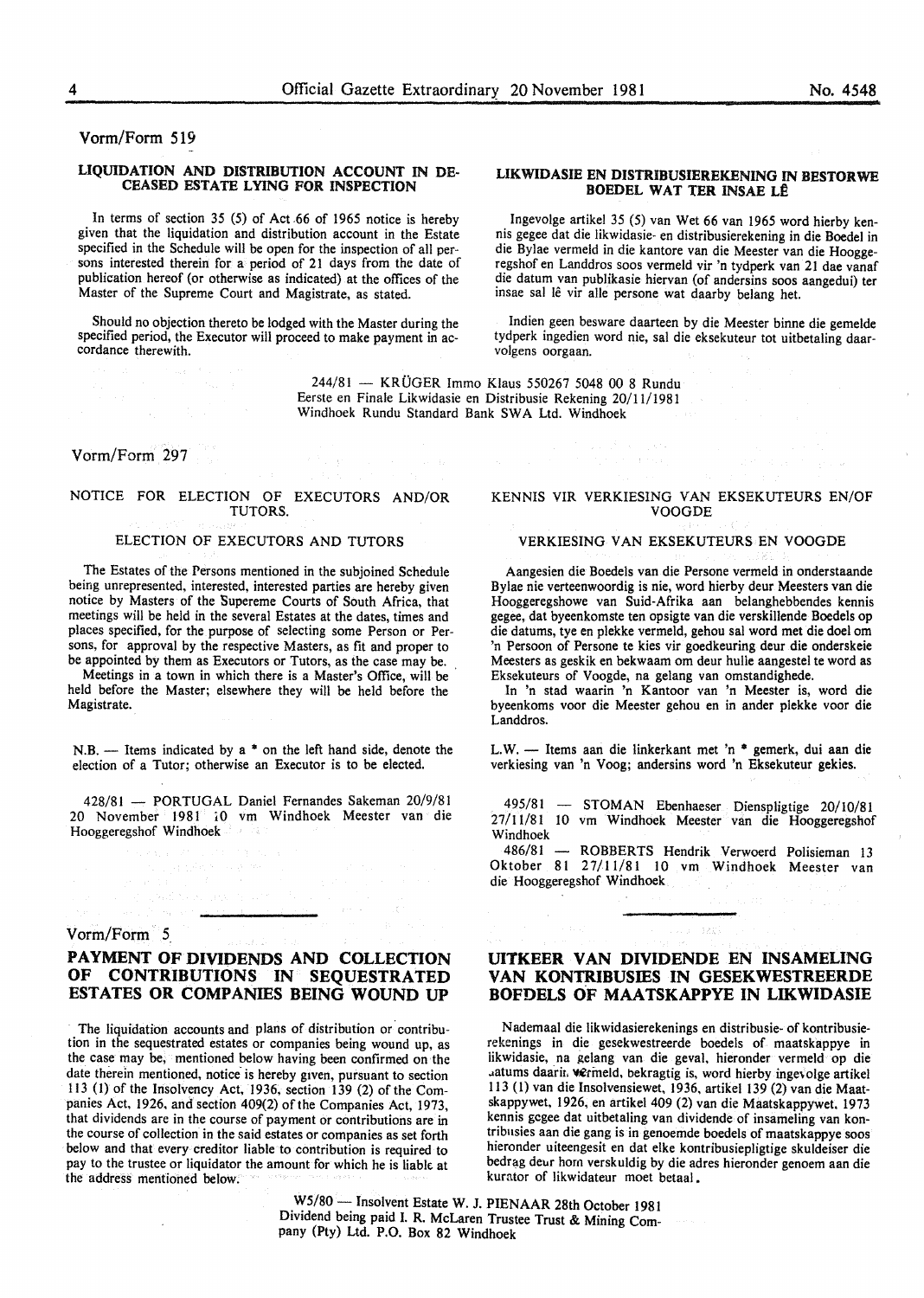## Vorm/Form 4

# LIQUIDATION ACCOUNTS AND PLANS OF DISTRIBUTION OR CONTRIBUTION IN SEQUESTRATED ESTATES OR COMPANIES BEING WOUND UP

Pursuant to section 108 (2) of the Insolvency Act, 1936, section 136 (2) of the Companies Act, 1926, and section 406 (3) of the Companies Act, 1973, notice is hereby given that the liquidation account and plans of distribution or contribution in the estates or the companies mentioned below will lie open for inspection by creditors or contributories at the offices of the Masters and the Magistrates stated therein, for a period *oi* 14 days, or for such a period as stated therein, from the dates mentioned below or from the date of publication hereof, whichever may be the later date.

348/80 - Estate late KENNETH Bertram Tregoning First and Final Liquidation and Distribution Account Master - Windhoek Magistrate - Oranjemund 21 days F. M. Oehl Trust Windhoek

#### **NOTICE**

M. M. INVESTMENTS (PTY) LTD, voluntary winding up -

Notice is hereby given in terms of Section 349(b) of the Companies Act. 1973. that at a General Meeting of Shareholders of the above Company held on 11.11.81, the undermentioned Special Resolution was passed: That the Company be wound up-voluntarily in terms of Section 349 (b) of the Companies Act, 1973, and that Dr. 0. F. C. Herrigel of Security Trust S.W.A. (Pty) Ltd. P.O. Box 3599. Windhoek 9000, be appointed as Liquidator, 11.11.81.

Dr. 0. F. C. Herrigel Liquidator Security Trust SWA (Pty) Ltd. P.O. Box 3599 WINDHOEK

#### HAMBURG COURT (EIENDOMS) BEPERK (IN VRYWILLIGE LIKWIDASIE)

#### KENNISGEWING IN TERME VAN ARTIKEL 356 (2)(b) VAN DIE MAATSKAPPYWET, 1973

Kennis geskied hiermee dat 'n algemene vergadering van aandeelhouers van bogemelde maatskappy op 16 November 1981 die volgende spesiale besluite geneem het:

I. Oat die maatskappy vrywih:g gelikwideer sal word.

2. Oat meneer ERIC KNOUWDS aangestel word as likwidateur vir die doeleindes van ontbinding van die maatskappy.

3. Oat die vergoeding van die likwidateur vasgestel word op R400.00.

4. Oat die likwidateur vrygestel word van sekerheidstelling aan die Meester.

5. Oat die boeke van die maatskappy vernietig word mi die likwidasie van die maatskappy.

 $\mathbb{R}^{2\times 2\times 2}$  , with  $\mathbb{C}_{2\times 2}$ 

E. Knouwds Swabankgebou WINDHOEK 9000

# LIKWIDASIE-, DISTRIBUSIE OF KONTRIBU-SIEREKENINGS IN GESEKWESTREERDE BOEDELS OF MAATSKAPPYE IN LIKWIDASIE

 $\rightarrow$  4.1

Ingevolge artikel 108 (2) van die Insolvensiewet, 1936, artikel 136 (2) van die Maatskappywet, 1926, en artikel 406 (3) van die Maatskappywet, 1973, word hierby kennis gegee dat die likwidasie-, distribusie- of kontribusierekenings in die boedels of die niaatskappye, na gelang van die geval, hieronder'vermeld ter in sae van skuldeisers of kontribuante sal lê op die kantore van die \feesters en Landdroste daarin genoem, gedurende 'n tydperk van 14 dae, of die tydperk wat daarin vermeld is, vanaf die datum hieronder vermeld of vanaf die datum van publikasie hiervan, watter datum ook al die laaste is.

W9/80 Insolvente Boedel Dirk Jacobus LOUW Eerste & Finale Likwidasie en Distribusierekening 14 dae J. A. Botma Kurator Lentin, Botma & de Waal Passanogebou Kaiserstraat, Posbus 38, Keetmanshoop

#### STEYNS PROPERTIES (PROPRIETARY) LIMITED (In Voluntary Liquidation)

#### Master's Reference: W 7/1981

NOTICE is hereby given that the First and Final Liquidation and Distribution Account of the above Company was confirmed by the Master of the Supreme Court on the 29th October, 1981, and that a dividend is being paid.

Dated at WINDHOEK on this the 3rd day of NOVEMBER, 1981.

J. S. Kirkpatrick Liquidator Lorentz & Bone Standard Bank Chambers Kaiser Street Windhoek

#### VERLORE AKTE VAN TRANSPORT

Hiermee word kennis gegee dat ons voornemens is om aansoek te doen vir 'n gesertifiseerde afskrif van Akte van Transport Nr. 244/1976 gedateer 1 Maart 1976

Ten gunste van DAVID KEYSER (gebore op 27 November 1932) ten aansien van

SEKERE Erf Nr. 584 Okahandja Dorp (Uitbreiding Nr. 2) GELEE In die Munisipaliteit van Okahandja Registrasie Afdeling ""

GROOT 1 092 (Eenduisend Twee-en-Negentig) Vierkantmeters Alle persone wat teen die uitreiking van sodanige afskrif beswaar

maak, word hierby, versoek om dit skriftelik in te dien by die Registrateur van Aktes te Windhoek binne vyf (5) weke na die laaste publikasie van hierdie kennisgewing.

Gedateer te WINDHOEK hierdie 3de dag van NOVEMBER 1981. 回道:

MULLER & BRAND Posbus 2073 WINDHOEK